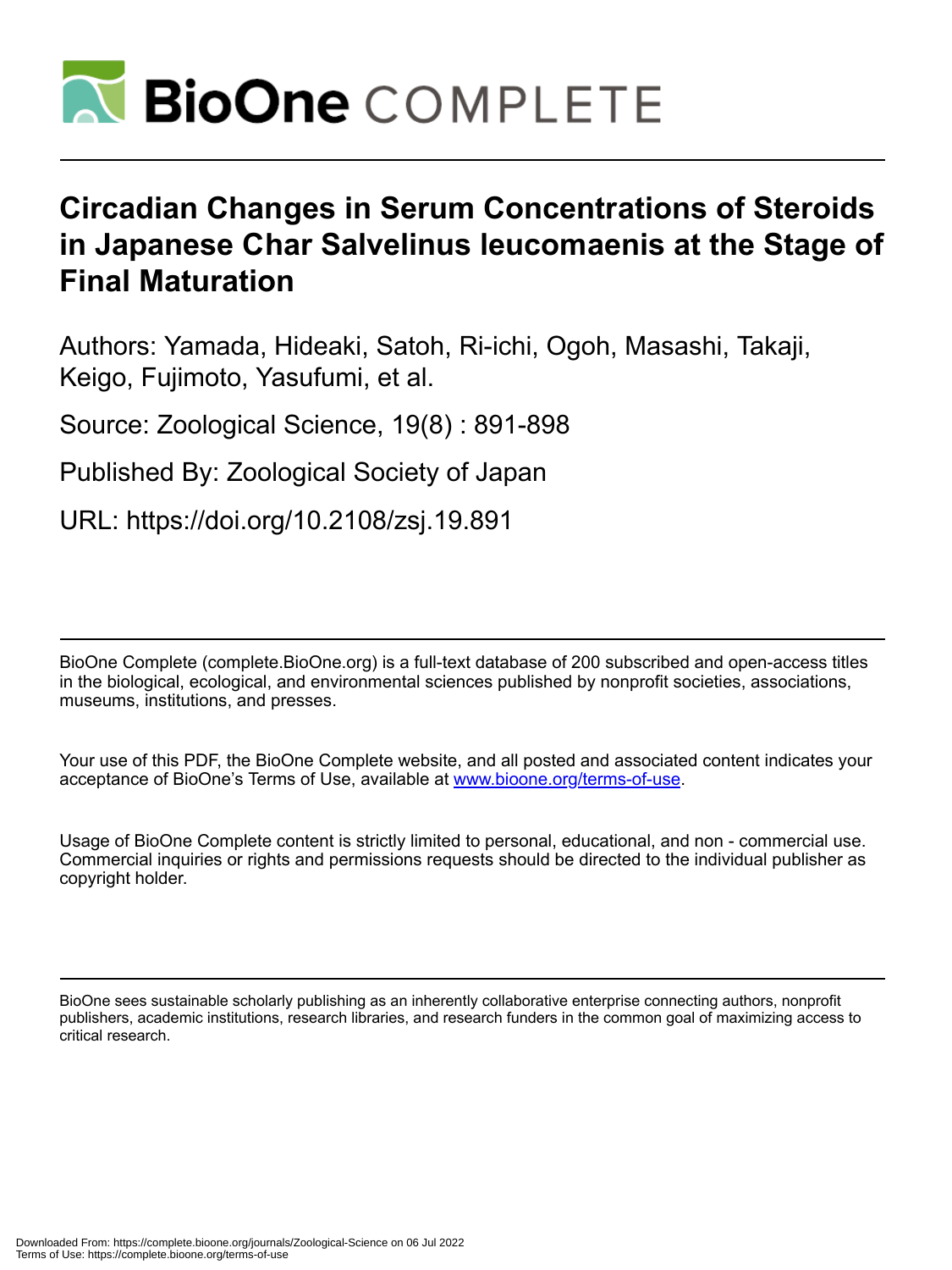# **Circadian Changes in Serum Concentrations of Steroids in Japanese Char** *Salvelinus leucomaenis* **at the Stage of Final Maturation**

Hideaki Yamada<sup>1\*</sup>, Ri-ichi Satoh<sup>1</sup>, Masashi Ogoh<sup>1</sup>, Keigo Takaji<sup>1</sup>, Yasufumi Fujimoto<sup>1</sup>, Takeshi Hakuba $^1$ , Hiroaki Chiba $^1$ , Akira Kambegawa $^2$  and Munehico Iwata $^1$ 

1 *School of Fisheries Sciences, Kitasato University, Sanriku, Iwate 022-0101, Japan* 2 *The Kambegawa Laboratory, Komae, Tokyo, Japan*

**ABSTRACT**—Circadian changes in serum concentrations of testosterone (T), 11-ketotestosterone (11KT), estradiol-17β (E2), 17α,20β-dihydroxy-4-pregnen-3-one (DHP), 17α-hydroxyprogesterone (OHP), cortisol (F) and progesterone (P) were investigated in the spermiated/ovulated Japanese char *Salvelinus leucomaenis* for over three days using newly developed time-resolved fluoroimmunoassays. Testosterone and DHP in both sex and 11KT in male showed significantly (P<0.05) higher serum levels just before/after onset of darkness (15:00 or 18:00), and the levels during night and daytime were significantly (P<0.05) lower than those of the peak levels. Serum F levels in both sex during dark phase were significantly (P<0.05) higher than those levels during daytime. A surge of serum OHP concentrations in both sexes was observed at the time of twilight (03:00). The peak time of serum T, 11KT and DHP levels were approximately 6 hours prior to those of serum F and OHP levels. Serum E2 in female and P in both sex fluctuated intensely during sampling period, and did not show remarkable changes. These results strongly suggest the existence of circadian-like diel changes in serum T, DHP, F and OHP levels in both sex and 11KT in male, and no variations in serum E2 in female and P in both sex in spermiated/ovulated Japanese char under the stage of final maturation. Furthermore, relationship between circadian rhythms of steroid hormones and spawning behaviors are discussed in the present study.

**Key words**: testosterone, cortisol, progesterone, final maturation, spawning behavior

### **INTRODUCTION**

In many of Pacific salmon, males and females generally die after spawning. Whereas, Japanese char *Salvelinus leucomaenis* are known to survive spawning and may reproduce several times before dying. In contrast to these life-historical information, physiological and endocrinological information around spawning time, especially after spawning, are little in repeatedly spawning species such as Japanese char. Investigating endocrinological changes in reproductive hormones around spawning time of Japanese char make not only providing endocrinological information but also being able to discuss relationship between those steroids and several behaviors related to feeding and spawning.

In salmonid species, sexual maturation and spawning are endocrinologically regulated by hypothalamus – pituitary

 $*$  Corresponding author: Tel.  $+81-192-44-1910$ ; FAX. +81-192-44-1910. E-mail: hyamada@kitasato-u.ac.jp – gonadal axis, and sex steroids such as 11-ketotestosterone (11KT) and estradiol-17β (E2) act on spermatogenesis and vitellogenesis in males and females, respectively. Blood sex steroids levels of these hormones are generally high during sexual maturation, but clearly low at the time of final maturation in both sexes (Campbell *et al*., 1980; Fostier *et al*., 1983). In contrast to 11KT and E2, the blood hormone levels of 17α,20β-dihydroxy-4-pregnen-3-one (DHP), which is well known and investigated to induce final maturation including spermiation or ovulation, are remarkably high around the time of final maturation (Goetz, 1983; Young *et al*., 1983). Although there are many of endocrinological reports on sexual and final maturation as above, changes in those hormones around/after spawning stage have not been well investigated.

It is well known that diel changes in blood cortisol concentrations are observed in juvenile Atlantic salmon *Salmo salar* (Nichols and Weisbart, 1984; Thorpe *et al*., 1987), immature rainbow trout *Oncorhynchus mykiss* (Bry, 1982; Rance *et al*., 1982; Laidley and Leatherland, 1988; Holloway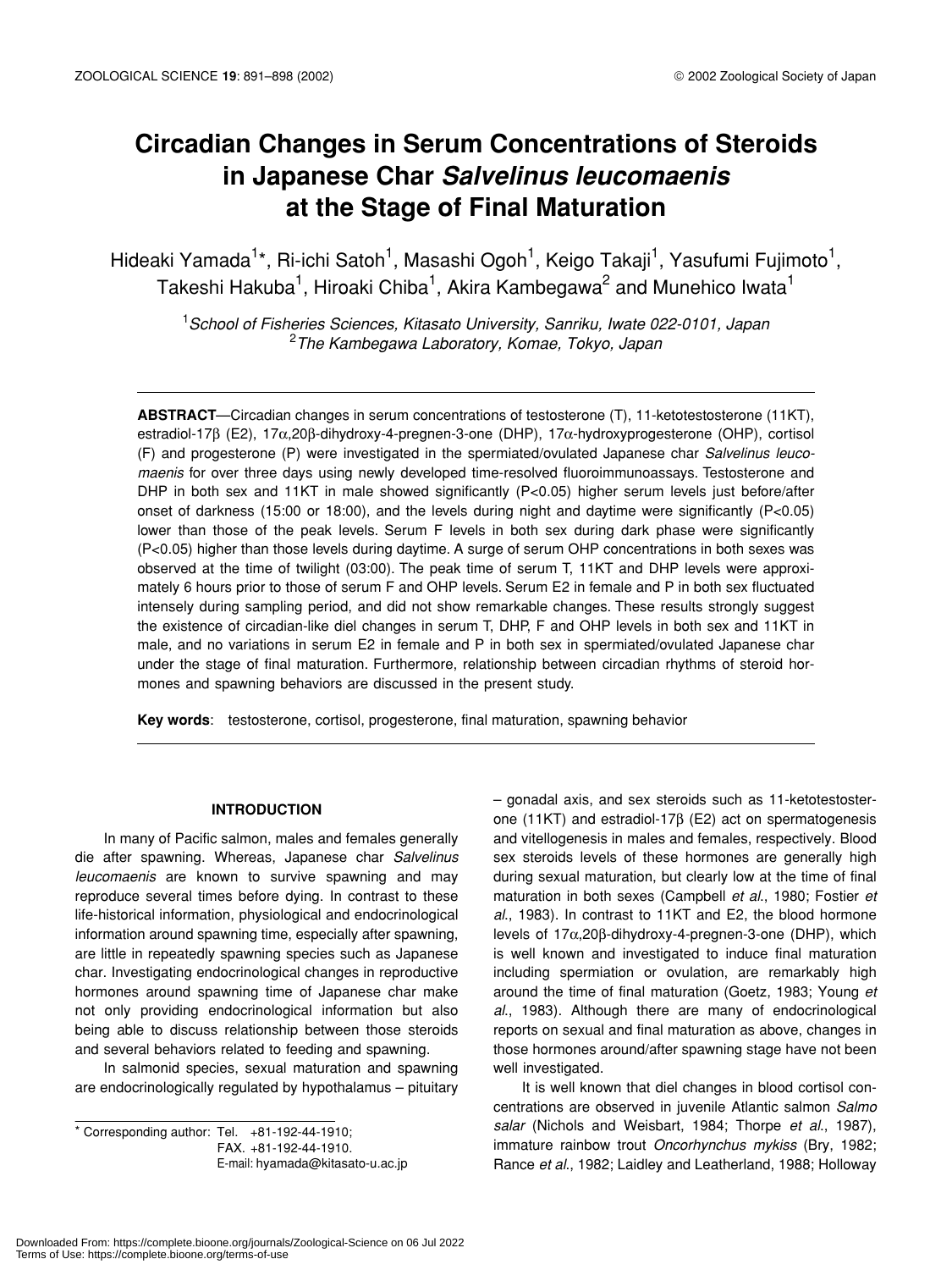*et al*., 1994), and brown trout *Salmo trutta* (Pickerling and Pottinger, 1983). Thyroid hormones (Eales *et al*., 1981; Laidley and Leatherland, 1988; Boujard and Leatherland, 1992; Boujard *et al*., 1993; Gomez *et al*., 1997) and growth hormone (Holloway *et al*., 1994; Reddy and Leatherland, 1994) also show diel variations in blood levels of rainbow trout. Lamba *et al*. (1983) have reported the diel changes in blood sex steroids (testosterone and E2) of catfish *Heteropneustes fossilis*, and Santos *et al*. (1986) showed diurnal changes in blood testosterone (T), E2, DHP, and  $17\alpha$ hydroxyprogesteone (OHP) concentrations in carp *Cyprinus carpio*. However, no report on the circadian changes in sex steroids and other steroid hormones has been investigated in matured salmonid fish.

In the present study, we have investigated diel changes in serum reproductive steroids (11KT in male, E2 in female and DHP in both sexes) levels for over 3 days to understand exact pattern of circadian changes and biological roles of reproductive hormones around spawning time in Japanese char. In addition, cortisol, T, OHP and progesterone changes were also investigated. We have discussed those results concerning to relationship between reproductive/ spawning behaviors and the circadian changes of steroid hormones in the spermiated/ovulated Japanese char after the stage of final maturation.

#### **MATERIALS AND METHODS**

#### **Experimental fish**

Two years old Japanese char *Salvelinus leucomaenis* were obtained from a local salmon hatchery, Iwate, Japan. The fish were reared in a FRP tank (2,000 liter) under natural photoperiod, and fed at 9:00, 13:00 and 17:00 (3% body weight commercial diet/day) for 6 months before sampling. The fish were not fed during sampling period for three days. Water temperature was 8.6±0.6°C throughout sampling period.

#### **Sampling schedule**

Fish were sampled every 3 hr for 3 days, starting at 12:00 on November 6 and finishing at 12:00 on November 9. At each sampling, ten fish were carefully collected with a hand net, and were quickly anesthetized with 0.05% 2-phenoxyethanol. After collecting blood from caudal blood vessels using 1 ml syringe with 26G needle, folk length (26.5 $\pm$ 0.11 cm, n=250) and body weight (155 $\pm$ 2.56 g, n=250) were measured. The blood was centrifuged at 3,000 x g for 15 min, and the obtained serum was stored at –30°C until further hormone assays. Testis and ovary were in stage of just after spermiation or ovulation. Mean gonadosomatic indices of all male and female fish were 0.58±0.05 (n=133) and 2.98±0.42 (n=117), respectively.

#### **Chemicals**

Europium (Eu) labeling reagent and enhancement solution were purchased from Perkin-Elmer (Finland). Testosterone (T), 11 ketoteststerone (11KT), estradiol-17β (E2), 17α,20β-dihydroxy-4 pregnen-3-one (DHP), 17α-hydroxypreogesterone (OHP), progesterone (P), cortisol (F) and other steroids for cross reactivity, and bovine serum albumin (BSA) were purchased from Sigma Chemicals (St. Louis, MO, USA). The anti-rabbit IgG goat IgG fraction was purchased from Seikagaku Kogyo (Tokyo, Japan). Antisera for T

(FKA102), 11KT (FKA118E), E2 (FKA236E), DHP (FKA332), F (FKA402), OHP (FKA332), and P (FKA302) were purchased from Cosmo-Bio (Tokyo, Japan). Other chemicals were purchased from WAKO Pure Chemicals (Tokyo, Japan).

#### **Time-Resolved Fluoroimmunoassay (TR-FIA)**

Serum concentrations of steroid hormones were determined by time-resolved fluoroimmunoassay (TR-FIA) according to the method of Yamada *et al*. (1997). In brief, T-BSA, 11KT-BSA, E2- BSA, DHP-BSA, F-BSA, OHP-BSA, and P-BSA conjugates were prepared by the methods of Hosoda *et al*. (1979) and Asahina *et al*. (1995). Steroid-BSA conjugate was immobilized to the wells of microtiter plate (Nunc Immunoplate, Nunc, Denmark) at the concentrations of 0.05 µg/ml for T-BSA, 11KT-BSA and DHP-BSA, 0.02 µg/ml for E2-BSA, and 0.5 µg/ml for F-BSA, OHP-BSA and P-BSA. After three washes with 0.9% saline, the wells were blocked with 0.1% BSA, followed by three washes for immunoassays. Fifty ul of standard or extracted serum samples and 150 µl of anti-steroid sera were dispensed to the wells. Dilution factors of anti-steroid sera for T, 11KT, E2, DHP, F, OHP, and P were ×10,000, ×48,000,  $\times$ 100,000,  $\times$ 20,000,  $\times$ 640,000,  $\times$ 800,000,  $\times$ 3,000, respectively. After the immunoreaction (4°C, overnight) and three washes, europiumlabeled anti-rabbit IgG goat IgG (Eu-IgG) was added to the wells, and the plate was shaken for 1 hr at room temperature. Eu was dissociated from the complex of steroid, primary antibody and Eu-IgG by addition of enhancement solution, and the intensity of Eu was measured by Arcus 1234 fluorometer (Wallac Oy, Finland).

Cross reactivities of T (Yamada *et al*., 1997), 11KT, E2, DHP, F, OHP, and P TR-FIA system were satisfactorily low in each system (data not shown).

#### **Hormone assays**

Serum hormone concentrations of T, 11KT, E2, DHP, F, OHP, and P were time-resolved fluoroimmunoassayed. 11-ketotestosterone and E2 were measured and presented in male and female, respectively. Testosterone, DHP, OHP, F and P levels (n=10) were measured in both sexes, and presented in male and female separately. Serum levels of T, DHP, F, OHP and P of males and females were statistically the same at all samplings. Sample size of male and female were between 4 and 6 at each sampling, except for following samplings; November 6  $[15:00$  (male : female =7:3)], November 7 [12:00 (3:7), 18:00 (7:3)], November 8 [6:00 (7:3), 18:00 (7:3)], November 9 [0:00 (8:2), 12:00 (1:9)].

#### **Statistical analysis**

All hormone data presented are expressed as means± standard error. Serum levels of male and female were analyzed by one-way ANOVA and t-test. All serum hormone levels were statistically analyzed by one-way ANOVA, followed by Duncan's multiple range test.

#### **RESULTS**

#### **Male**

# *Circadian changes in serum testosterone and 11-ketotestosterone*

Serum T levels showed slight increase at 18:00 on November 6 and 8 (Fig. 1A). Slight, but not significant increase in serum T levels was observed at 06:00 on November 7, and 18:00 (just before onset of darkness) on November 7. Remarkable and significant (P<0.05) changes in serum 11KT were observed throughout sampling period (Fig. 1B). The levels peaked at 15:00, followed by decreasing to basal levels during nighttime until noon.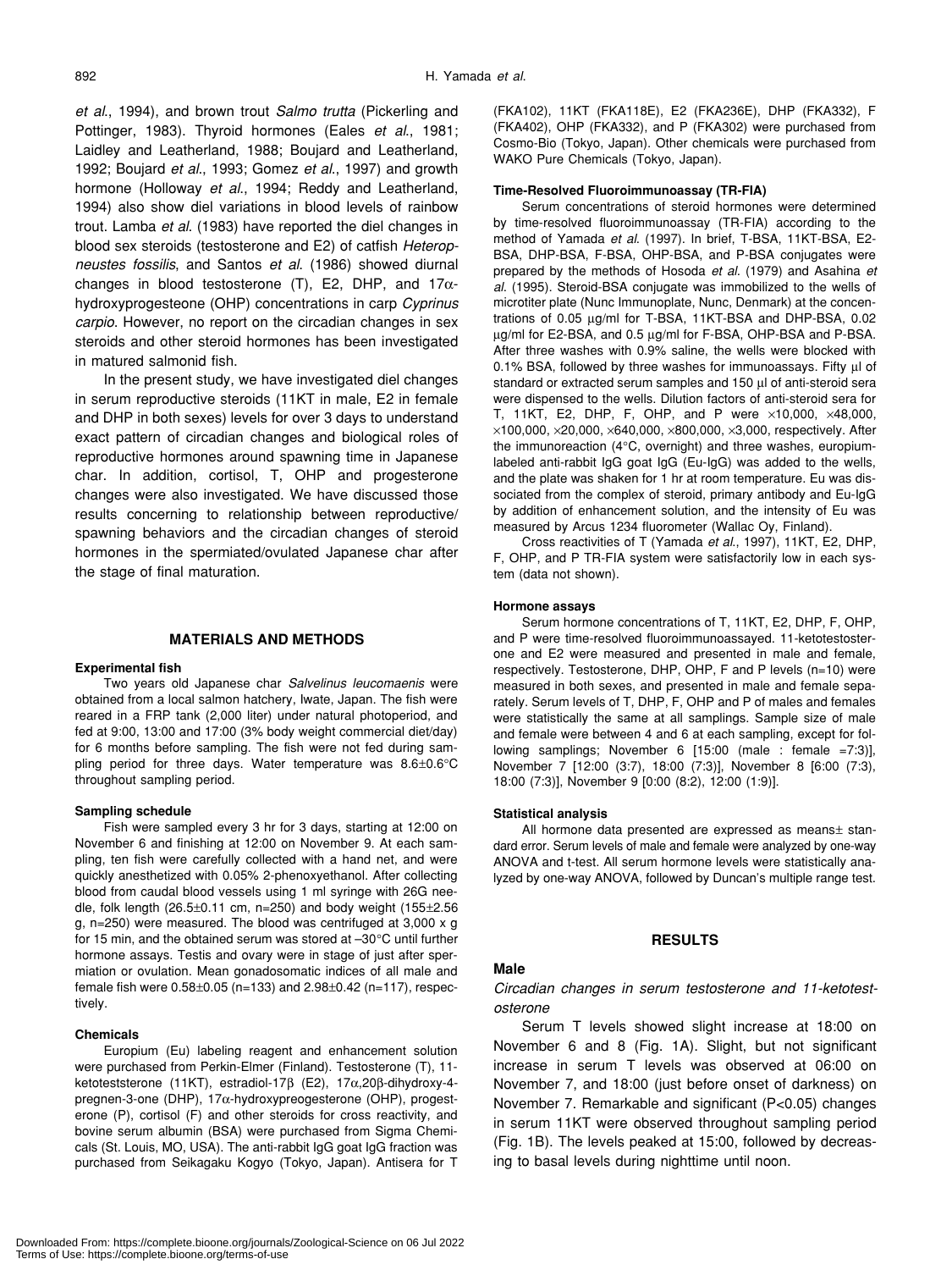

Downloaded From: https://complete.bioone.org/journals/Zoological-Science on 06 Jul 2022 Terms of Use: https://complete.bioone.org/terms-of-use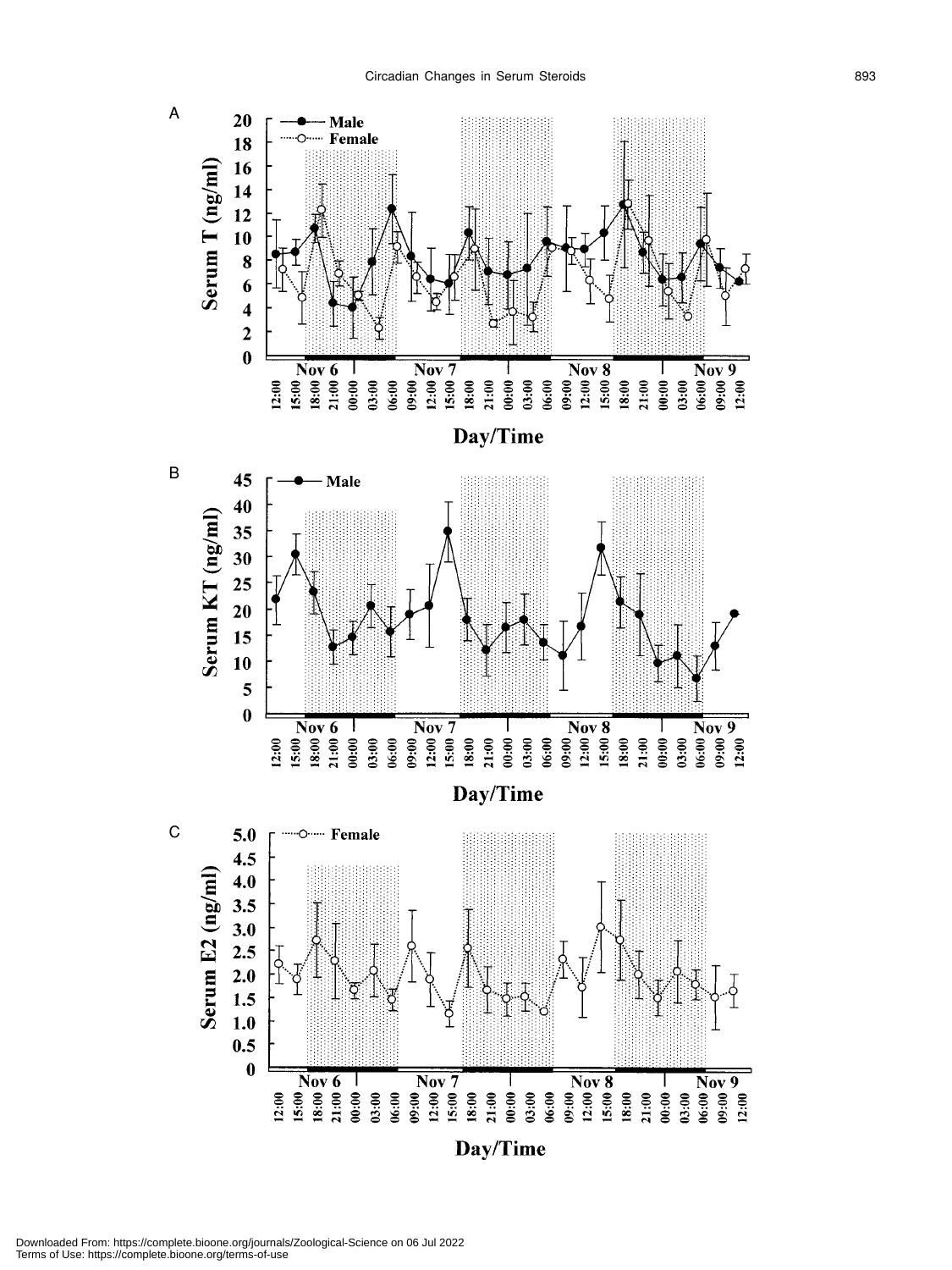

Downloaded From: https://complete.bioone.org/journals/Zoological-Science on 06 Jul 2022 Terms of Use: https://complete.bioone.org/terms-of-use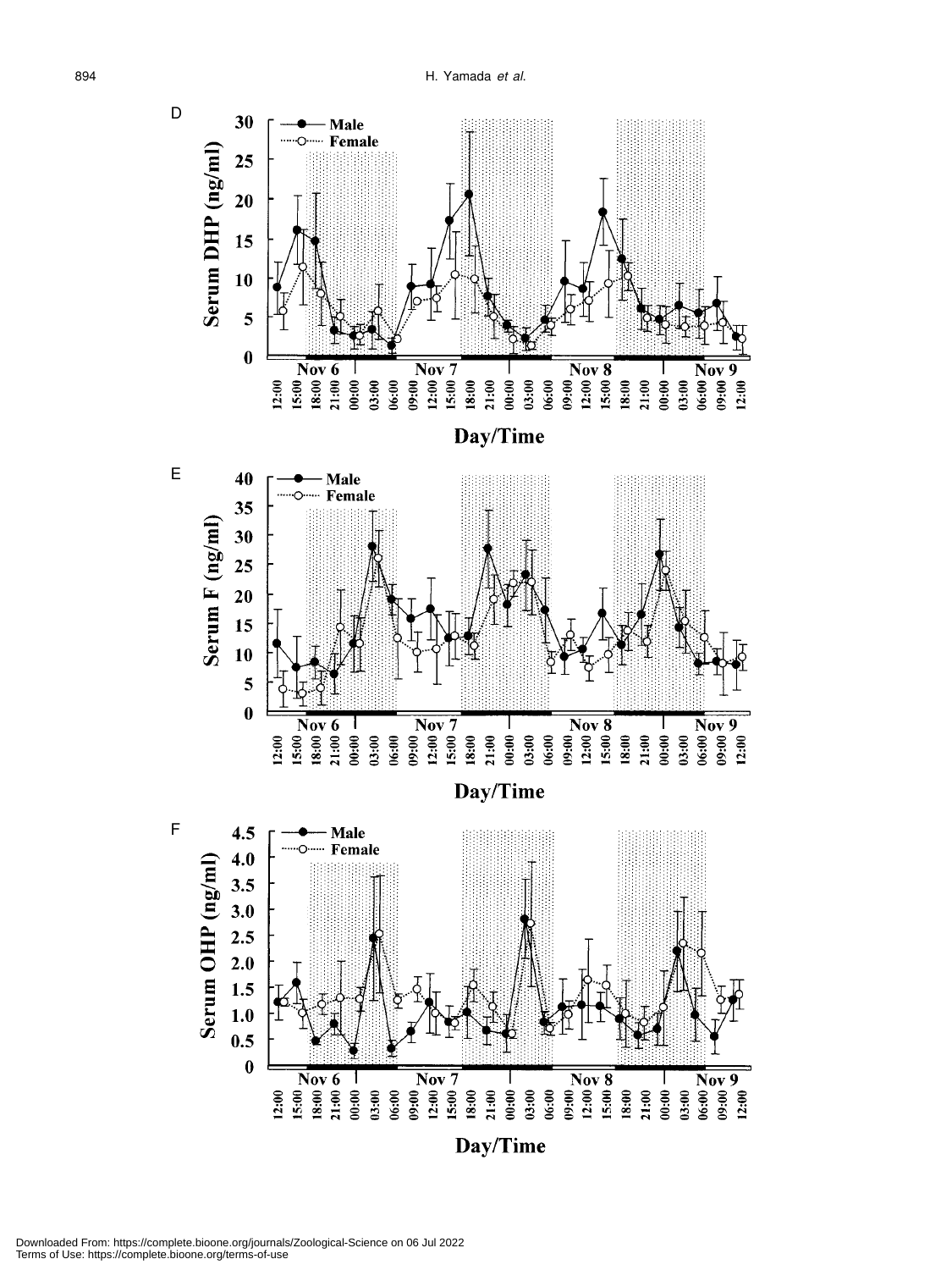

**Fig. 1.** Circadian changes in serum levels of various steroids. (A: testosterone in both sex, B: 11-ketotestosterone in male, C: estradiol-17β in female, D: 17α,20β-dihydroxy-4-pregnen-3-one in both sex, E: cortisol in both sex, F: 17α-hydroxyprogesterone in both sex, G: progesterone in both sex) in the Japanese char *Salvelinus leucomaenis* in the spawning season. Each point represents the mean±SE. Shade shows nighttime from sunset to sunrise in calendar.

# *Circadian changes in serum 17*α*,20*β*-dihydroxy-4-pregnen-3-one and cortisol*

Male fish showed clear and rhythmical increase in serum DHP concentrations at 18:00 on November 7 and 8 (Fig. 1D). On November 6, peak was observed at 15:00, but the levels at 15:00 and 18:00 were the same. The levels during nighttime until noon were significantly (P<0.05) lower than peak levels. Relatively high serum F concentrations (Fig. 1E) were observed in males during nighttime (21:00~03:00), and those levels decreased to basal levels in daytime.

# *Circadian changes in serum 17*α*-hydroxyprogesterone and progesterone*

A sharp peak of serum OHP levels (Fig. 1F) was observed at 03:00, and the level was significantly higher than other sampling times, however the maximum concentrations in a daytime was observed at 12:00 (Nov 7 and 9) and 15:00 (Nov 6 and 8). Although significant changes were not observed in serum P concentrations, the levels increased at 15:00 throughout sampling period (Fig. 1G).

# **Females**

# *Circadian changes in serum testosterone and estradiol-17*β

Serum T levels showed significant (P<0.05) peaks at 18:00 on November 6 and 6:00 on November 7 and 8 (Fig. 1A). Slight, but not significant increase in serum T levels was observed at 18:00 on November 7 and 8, and 6:00 on November 9. Although E2 level did not show remarkable change in serum concentrations (Fig. 1C), it tended to rise around sunset during the sampling period.

*Circadian changes in serum 17*α*,20*β*-dihydroxy-4-pregnen-3-one and cortisol*

The female fish showed clear increase in serum DHP concentrations at 15:00 on November 6 and 7, and 18:00 on November 8 (Fig. 1D). The levels during nighttime were significantly (P<0.05) lower than peak levels. Serum F concentrations during nighttime (21:00~03:00) were observed (Fig. 1E), and peak levels were observed at 3:00 on November 7 and 8, and at 0:00 on November 9. The serum F levels decreased to basal levels in daytime.

*Circadian changes in serum 17*α*-hydroxyprogesterone and progesterone*

Serum OHP levels (Fig. 1F) were peaked at 3:00 on November 7, 8 and 9, and the level was significantly higher than other sampling times. Significant changes were not observed in serum P concentrations, however slight increase was observed at 12:00 on November 6, at 3:00 and 15:00 on November 7, and at 15:00 on November 8 (Fig. 1G).

#### **DISCUSSION**

In many of reports on circadian changes of blood hormone concentrations (Eales *et al*., 1981; Rance *et al*., 1982; Lamba *et al*., 1983; Pickering and Pottinger, 1983; Santos *et al*., 1986; Thorpe *et al*., 1987; Laidley and Leatherland, 1988; Holloway *et al*., 1994; Reddy and Leatherland, 1994; Gomez *et al*., 1997), they have discussed the results, that were obtained from one day data. In contrast to those reports, we investigated circadian changes of blood hormone levels for over 3 days. Although the changing patterns were almost the same, slight different was observed among 3 days. Continual sampling over two or three days can normalize daily fluctuations of blood hormone levels, which may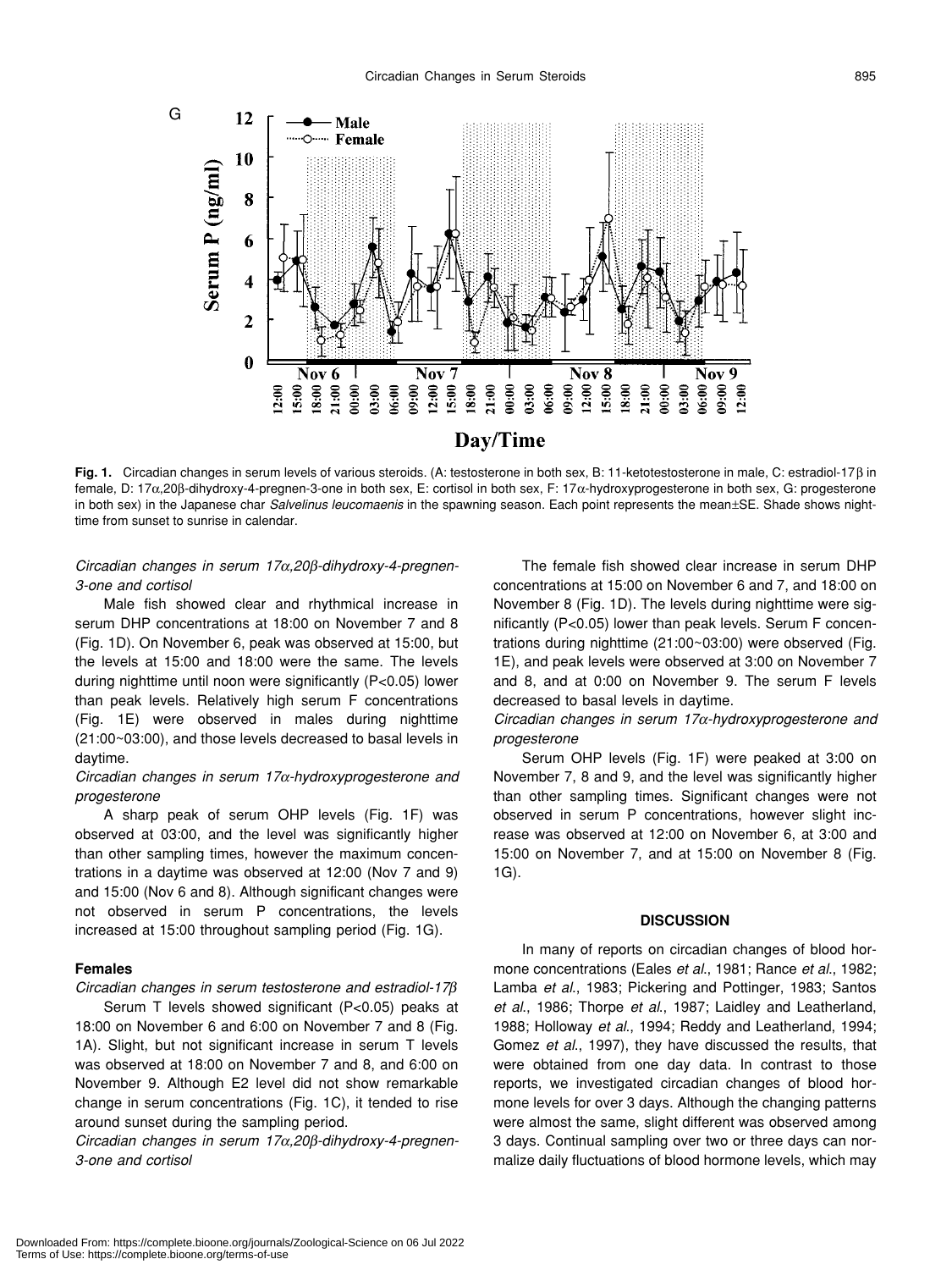be occur by the slight changes in rearing conditions or environmental stimuli, and the continual sampling can provide accurate patters of hormone levels.

In the present study, serum F peak was observed in nighttime regardless of male and female same as Atlantic salmon (Thorpe *et al*., 1987) and brown trout (Pickering and Pottinger, 1983; Laidley and Leatherland, 1988). On the other hand, a peak of F in daytime (Garcia and Meier, 1973; Singley and Chavin, 1975), in night (Redgate, 1974), and under both phases (Peter *et al*., 1978) has also reported in various fishes. This discrepancy of peak time of F may due to species differences, feeding schedules and developmental stage differences as suggested by Pickering and Pottinger (1983). According to Delahunty *et al*. (1978), single feeding in the morning causes F peak in dark phase. Though feeding had already stopped in the morning of November 6 in the present study, F peak was observed during nighttime for 3 days (Nov 6–9). The F peak observed in the present study may be induced by other biological and/or environmental stimuli.

Sampling fish from individual tank is better to obtain F results in the circadian study, because of negligible of sampling stress on the experimental fish (Pickerling and Pottinger, 1983). In the present study, the fish were sampled from a tank for 3 days with careful netting to avoid netting stress to the remaining fish, therefore the average of every serum sample was maintained in physiological levels. The experimental fish clearly indicated increase in serum F concentrations during nighttime for over three sampling days in the present study, suggesting the circadian rhythm in serum F concentration of Japanese char.

Until now, diel changes in blood sex steroids of salmonid fish have not been reported. In teleost, catfish *Heteropneustes fossilis* (Lamba *et al*., 1983) showed increase in blood E2 and T levels at the onset of darkness, and the carp *Cyprinus carpio* (Santos *et al*., 1986) exhibited diurnal changes in blood T, E2, DHP, and OHP concentrations. Serum T concentrations in both sex were the same, and increased around the onset of darkness in the present study as same as Lamba *et al*. (1983). In addition, changing pattern of serum 11KT concentrations in male was almost the same as that of serum T levels. The high level of serum T and 11KT levels was observed at same clock time for over 3 sampling days, strongly suggesting existence of circadian rhythms of serum T in both sex and 11KT in male in the Japanese char during spawning period.

The T concentrations in both sex at the time of twilight before sunrise and sunset were significantly (P<0.01) higher than the T levels in nighttime (21:00~03:00) in the present study. The increase in serum T levels at twilight time may be involved in the phenomenon to be common to male and female such as enhanced feeding activity and its related behaviors. In general, active feeding behavior of Japanese char was observed at twilight time (in our preliminary observation). In wild population of salmonid fishes, moreover, feeding and its related behavior such as aggressive behavior activity are high at the time of twilight before sunrise in Atlantic salmon *Salmo salar* (Kadri *et al*., 1997), and blood testosterone concentration of dominant fish is significantly higher than that of subordinate brown trout *S. trutta* (Cardwell *et al*., 1996). These reports strongly suggest close relationship between testosterone and feeding or its related behaviors in fishes. This is also supported by the data from T treatment in *Cyprinodon variegatus*, in which aggressive behaviors were enhanced by T administration (Higby *et al*., 1991). Moreover, environmental light and vision are important for recognizing other individuals in a school, and the feeding activities under relatively low illumination intensity (0.01~0.4 lx) in salmonid fish (Azuma and Iwata, 1996).

Peak of serum 11KT level in male may be involved in mating behavior including territorial and aggressive behaviors of male char at the time of spawning season. 11-ketotestosterone induces typical male-type spawning behavior in the male goldfish (Kobayashi and Nakanishi, 1999) and in female goldfish (Stacey and Kobayashi, 1996; Kobayashi *et al*., 1997). Male salmon defend the nesting females from other males, and 11KT levels of male kokanee salmon placed with females are higher than that of male without female (Liley *et al*., 1993). Moreover, 11KT levels of dominant male rainbow trout are higher than subordinate fish (Cardwell *et al*., 1996).

In the present study, spermiated male and ovulated female showed clear and rhythmical increase in serum DHP levels, suggesting that the DHP was synthesized in endocrine tissues of somewhere including gonad. We have no data related to origin of the circulating DHP. Further investigation is required to elucidate this phenomena. In addition, increase in serum DHP concentrations at 15:00 (November 6) and 18:00 (November 7, 8) may be involved in initiation of mating and spawning behaviors of both male and female, which will probably occur some time later. In the wild population, the spawning activities are strong during darkness in pink salmon (Smirnov, 1975; Chebanov, 1980) and in sockeye salmon and lake char (Martin and Olver, 1980). The spawning behavior of female salmon starts just after (within 30 min) onset of ovulation (Prof. Maekawa, personal communication). Furthermore, administration of DHP into sexually matured rainbow trout can induce spawning behavior (Mayer *et al*., 1994). Although no reports on spawning time were found in wild Japanese char, increase in serum DHP levels at the onset of darkness is possibly involved in spawning behavior of male and female Japanese char.

In the previous report, catfish shows E2 peak during dark phase of reproductive period (Lamba *et al*., 1983), however no E2 rhythm was observed in female in the present study. Because of that E2 is synthesized at ovarian follicles during reproductive period, and the serum level was high during vitellogenesis, but low in final maturation of char (Kagawa *et al*., 1981). The female char have ovulated already in the present study, suggesting less E2 synthesizing activities than vitellogenic stage. This may be the reason for low E2 concentrations and no remarkable changes in the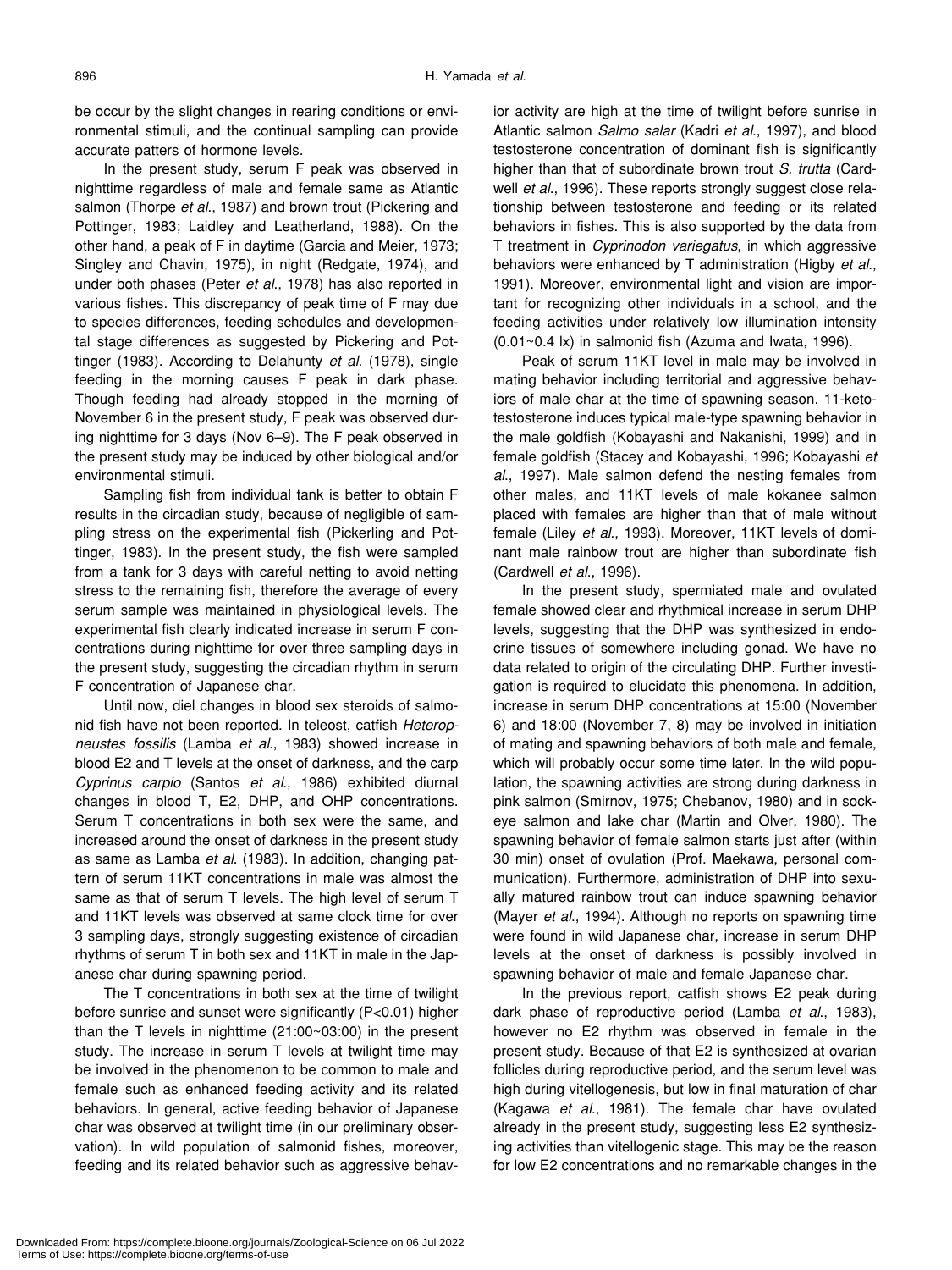female char after ovulation.

A surge of serum OHP concentrations at 3:00 was observed. Whereas, serum 11KT, E2 and DHP levels in nighttime were relatively low compared to those of daytime. It may be related to the metabolic pathways of sex steroids and DHP, because the OHP is intermediate metabolite from progesterone in the sex steroid and DHP pathways. Serum P concentrations showed a tendency to rise at 15:00 in both male and female in the present study, thus biological meanings of the tendency were unknown.

In conclusions, we have investigated diel changes in serum T, 11KT, E2, DHP, F, OHP, and P, and firstly found the circadian variations in serum T, DHP, OHP and F in both sex and 11KT in male, but not found in E2 in female and P in both sex for over 3 sampling days in spermiated/ovulated Japanese char. Possible involvement of circadian changes of various steroids in spawning behavior such as mating, spawning, territorial and aggressive behaviors were discussed in the present study.

# **ACKNOWLEGEMENTS**

Authors are grateful thank Professor K. Maekawa, Hokkaido University, Japan, for useful personal communications. Authors also thank Dr. Craig Clarke, Department of Fisheries and Oceans, Canada, for useful advices on the manuscript. This study was supported in part by Grant-in-Aid from the Ministry of Education, Science, Sports and Culture, Japan.

## **REFFERENCES**

- Asahina K, Kambegawa A, Higashi T (1995) Development of a microtiter plate enzyme-linked immunosorbent assay for  $17\alpha$ , 20β-trihydroxy-4-pregnen-3-one, a teleost gonadal steroid. Fish Sci 61: 491–494
- Azuma T, Iwata M (1996) Diurnal changes in schooling behavior in salmonids and the environmental factors. Bull Natl Res Inst Aquacult Suppl 2: 37–41
- Boujard T, Leatherland JF (1992) Circadian rhythms and feeding time in fishes. Environ Biol Fish 35: 109–131
- Boujard T, Brett S, Lin L, Leatherland JF (1993) Effect of restricted access to demand-feeders on diurnal pattern of liver composition, plasma metabolites, and hormone levels in *Oncorhynchus mykiss*. Fish Physiol Biochem 11: 337–344
- Bry C (1982) Daily variation in plasma cortisol levels of individual female rainbow trout *Salmo gairdneri*: evidence for a post-feeding peak in well-adapted fish. Gen Comp Endocrinol 48: 462– 468
- Campbell CM, Fostier A, Jalabert B, Truscott B (1980) Identification and quantification of steroids in the serum of rainbow trout during spermiation and oocyte maturation. J Endocrinol 85: 371– 378
- Cardwell JR, Sorensen PW, van del Kraak GJ, Liley NR (1996) Effect of dominance status on sex hormone levels in laboratory and wild-spawning male trout. Gen Comp Endocrinol 101: 333– 341
- Chebanov NA (1980) Spawning behavior of the pink salmon, *Oncorhynchus gorbuscha*. J Ichthyol 20: 64–73
- Delahunty G, Olcese J, Prack M, Vodicnik MJ, Schreck CB, de Vlaming V (1978) Diurnal variation in the physiology of the goldfish, *Carrassius auratus*. J Interdiscipl Cycle Res 9: 73–88
- Eales JG, Hughes M, Uin L (1981) Effect of food intake on diel vari-

ation in plasma thyroid hormone levels in rainbow trout, *Salmo gairdneri*. Gen Comp Endocrinol 45: 167–174

- Fostier A, Jalabert B, Billard R, Breton B, Zohar Y (1983) "The gonadal steroids" in Fish Physiology IX, pp 277–372, Ed by WS Hoar, DJ Randall, EM Donaldson, Academic Press, Tokyo
- Garicia LE, Meier AH (1973) Daily rhythms in concentration of plasma cortisol in male and female gulf killifish, *Fundulus grandis*. Biol Bull 144: 471–479
- Goetz FW (1983) "Hormonal control of oocyte final maturation and ovulation in fishes" in Fish Physiology IX, pp117–161, Ed by WS Hoar, DJ Randall, EM Donaldson, Academic Press, Tokyo
- Gomez JM, Boujard T, Boeuf A, Solari A, Le Bail P-Y (1997) Individual diurnal plasma profiles of thyroid hormones in rainbow trout (*Oncorhynchus mykiss*) in relation to cortisol, growth hormone, and growth rate. Gen Comp Endocrinol 107: 74–83
- Higby M, Beulig A, Dwyer J (1991) Exogenous testosterone and social experience each enhance the development of aggressive behavior in *Cyprinodon variegatus*. Aggress Behav 17: 229–239
- Holloway AC, Reddy PK, Sheridan MA, Leatherland JF (1994) Diurnal rhythms of plasma growth hormone, somatostatin, thyroid hormones, cortisol and glucose concentrations in rainbow trout, *Oncorhynchus mykiss*, during progressive food deprivation. Biol Rhythm Res 25: 415–432
- Hosoda H, Sakai Y, Yoshida S, Miyairi K, Ishii K, Nambara T (1979) The preparation of steroid-N-hydroxysuccinimide esters and their reactivities with bovine serum albumin. Chem Pharm Bull 27: 742–746
- Kadri S, Metcalfe NB, Huntingford FA, Thorpe JE (1997) Daily feeding rhythms in Atlantic salmon I: feeding and aggression in parr under ambient environmental conditions. J Fish Biol 50: 267– 272
- Kagawa H, Takano K, Nagahama Y (1981) Correlation of estradiol-17β and progesterone levels with ultrastructure and histochemistry of ovarian follicles in the white-spotted char, *Salvenius leucomaenis*. Cell Tissue Res 218: 315–329
- Kobayashi M, Nakanishi T (1999) 11-ketotestosterone induces male-type sexual behavior and gonadotropin secretion in gynogenetic crucian carp, *Carassius auratus* langsdorfii. Gen Comp Endocrinol 115: 178–187
- Kobayashi M, Furukawa K, Kim MH, Aida K (1997) Induction of male-type gonadotropin secretion by implantation of 11 ketotestosterone in female goldfish. Gen Comp Endocrinol 108: 434–445
- Laidley CW, Leatherland JF (1988) Circadian studies of plasma cortisol, thyroid hormone, protein, glucose and ion concentration, liver glycogen concentration and liver and spleen weight in rainbow trout, *Salmo gairdneri* Richardson. Comp Biochem Physiol 89A: 495–503
- Lamba VJ, Goswami SV, Sundararaj BI (1983) Circanual and circadian variation in plasma levels of steroids (cortisol, estradiol-17β, Estrone, and testosterone) correlated with the annual gonadal cycle in the catfish, *Heteropneustes fossilis* (Bloch). Gen Comp Endocrinol 50: 205–225
- Liley NR, Olsen KH, Foote CJ, Kraak GJ (1993) Endocrine changes associated with spawning behavior in male kokanee salmon (*Oncorhynchus nerka*) and the effects of ansmia. Horm Behav 27: 470–487
- Martin NV, Olver CH (1980) The lake charr, *Salvelinus manaycush*. P. 205–277. In: EK Balon (ed.). Charrs, salmonid fishes of the genus *Salvelinus*. Dr. W Junk Publ.; The Hague, The Netherlands.
- Mayer I, Liley NR, Borg B (1994) Stimulation of spawning behavior in castrated rainbow trout (*Oncorhynchus mykiss*) by 17α,20βdihydroxy-4-pregnen-3-one, but not by 11-ketoandrostendione. Horm Behav 28: 181–190
- Nichols DJ, Weisbart M (1984) Plasma cortisol concentrations in